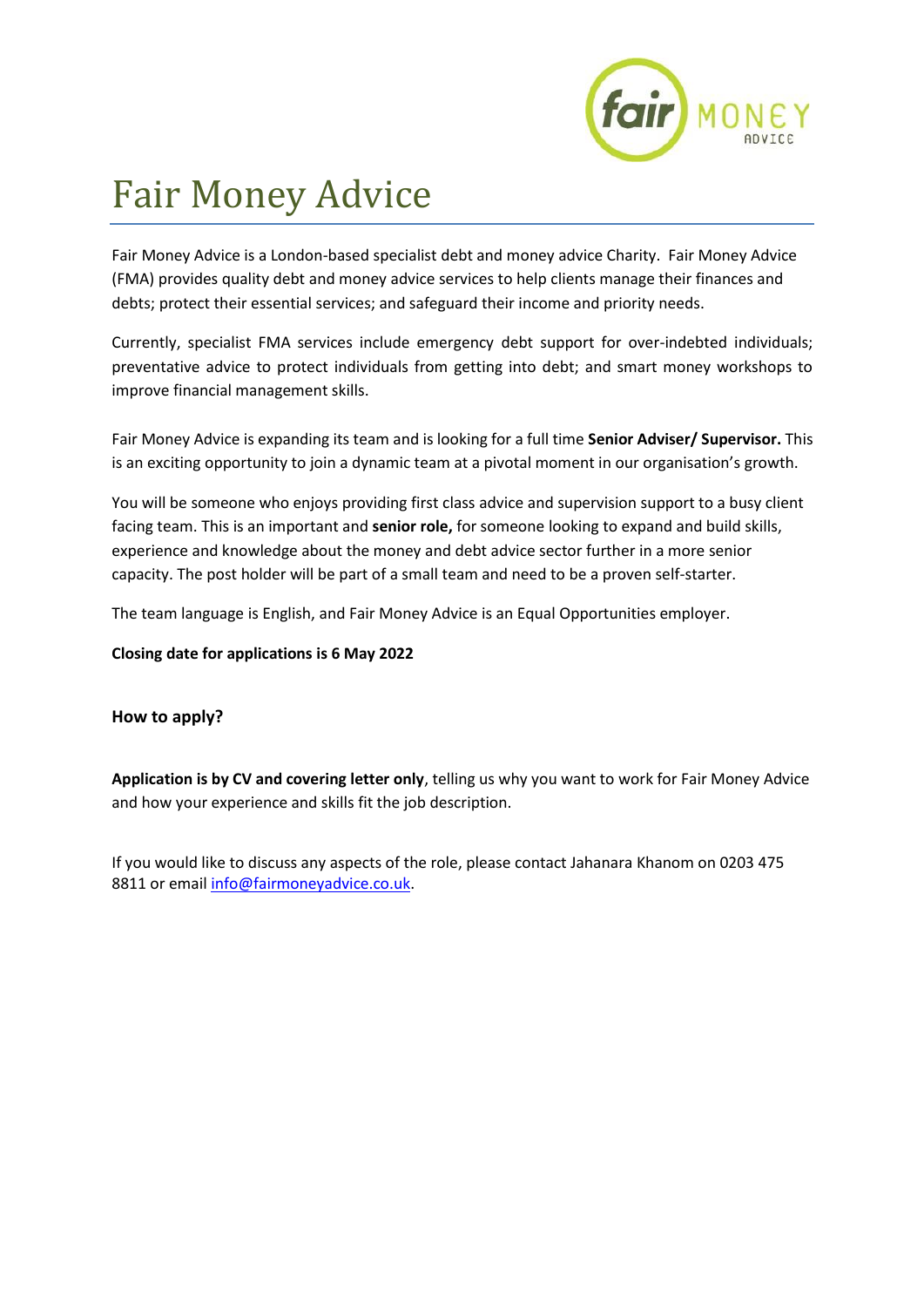

# JOB DESCRIPTION

| Job Title     | Senior Adviser / Supervisor                                                                                                                                                |
|---------------|----------------------------------------------------------------------------------------------------------------------------------------------------------------------------|
| Salary        | £35,000                                                                                                                                                                    |
| Annual Leave  | 25 days paid holiday and contribution to a stakeholder pension of<br>3%                                                                                                    |
| Hours of work | 37.5                                                                                                                                                                       |
| Contract      | 12 months fixed term – extension subject to funding                                                                                                                        |
| Location      | Fair Money Advice delivers services at various offices across<br>east and south east London and the post holder will be<br>required to work across all branches as needed. |

#### **Purpose of the Job**

Fair Money Advice provides client focused and impact driven services. The ability to provide first class advisory and casework services that impact individuals, and the communities they live in, is fundamental to the way in which Fair Money Advice provides transparent and evidence-based services.

#### **Training and development**

Fair Money Advice will provide internal and external training as appropriate. Continued professional development is fundamental to the values of Fair Money Advice in building capacity amongst its team members.

#### **Main Duties and Responsibilities**

Personal debt and its consequences have an enormous effect on individuals and families alike. Fair Money Advice works with partners to provide budgeting advice and support to try and alleviate these difficulties, working with service users to prepare detailed financial statements and explore ways of maximising income and reducing outgoings. Advisers from FMA negotiate with creditors directly on behalf of clients; set up manageable and sustainable repayment arrangements and provide full casework services.

The role of the Senior Adviser/Supervisor is a core and important post in FMA. The post holder will lead on ensuring the quality standards and accuracy of the advice FMA provides is of the highest standard and in accordance with FCA and other regulatory requirements. The Senior Adviser/ Supervisor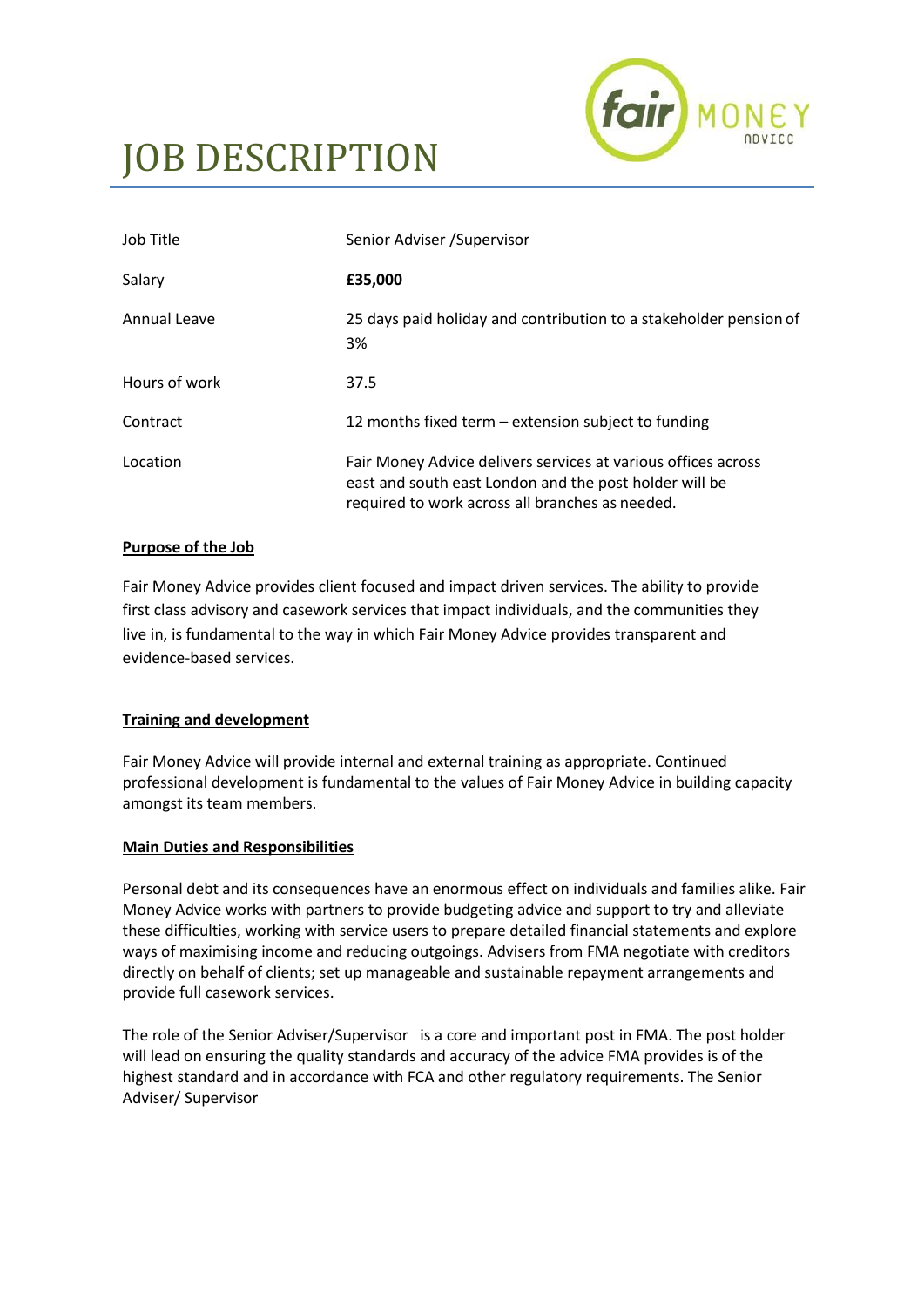

is primarily responsible for overseeing the casework of all advisers of FMA including The Senior Adviser/Supervisor will also work closely with the Services Manager to meet funding and contractual targets, maintain quality standards, maintain training and development targets for advisers.

The post holder will also act as deputy to the Services Manager in their absence.

## **Reporting**

The post holder will report directly to the Services Manager of Fair Money Advice

#### **Coordination of Fair Money Advice Services**

- 1. Providing a first-class specialist debt advice service with casework to clients. Face to Face and remotely, managing a small caseload and ensuring that more junior advisers can escalate complex cases to your attention
- 2. Systems and Quality Control Management ensuring that procedures and policies are maintained across all casework and advice services. Providing advisers with regular direction and training to ensure that services adhere to agreed standards. Revising and improving systems to ensure efficiency and adherence to Data Protection.
- 3. Supervision of Advisers coordinating case allocation, carrying out regular file reviews and casework meetings to ensure that advisers have the necessary support to carry out their work. Monitoring caseloads and coordinating training for advisers.
- 4. Setting and Maintaining targets ensuring that targets are met, cases meet minimum financial inclusion indicators, quarterly reports are completed and sent in line with requirements
- 5. Data Management- ensuring that systems and data control are in line with regulatory and funding requirements. Responsibility for ensuring that all FMA policies are maintained, including AQS and FCA standards are adhered to
- 6. Publicity /promoting FMA– raise the profile of FMA locally, regionally, and nationally
- 7. Deputising for the SM liaising with individuals, companies, charitable trusts, businesses, local authorities, and government agencies in the absence of the SM.

#### **New Product Development at Fair Money Advice**

- 1. Product Development Work closely with the Services Manager to develop and promote new services such as the Financial Capability workshops and telephone advice to ensure regular attendance and profile. Assist in identifying new areas for new services such as training, generic financial advice, and other opportunities for FMA
- 2. Debt Advice Supervision supervision of trainee debt advisers and advisers, checking quality of advice, regular reviews of targets and service, ensuring induction and training materials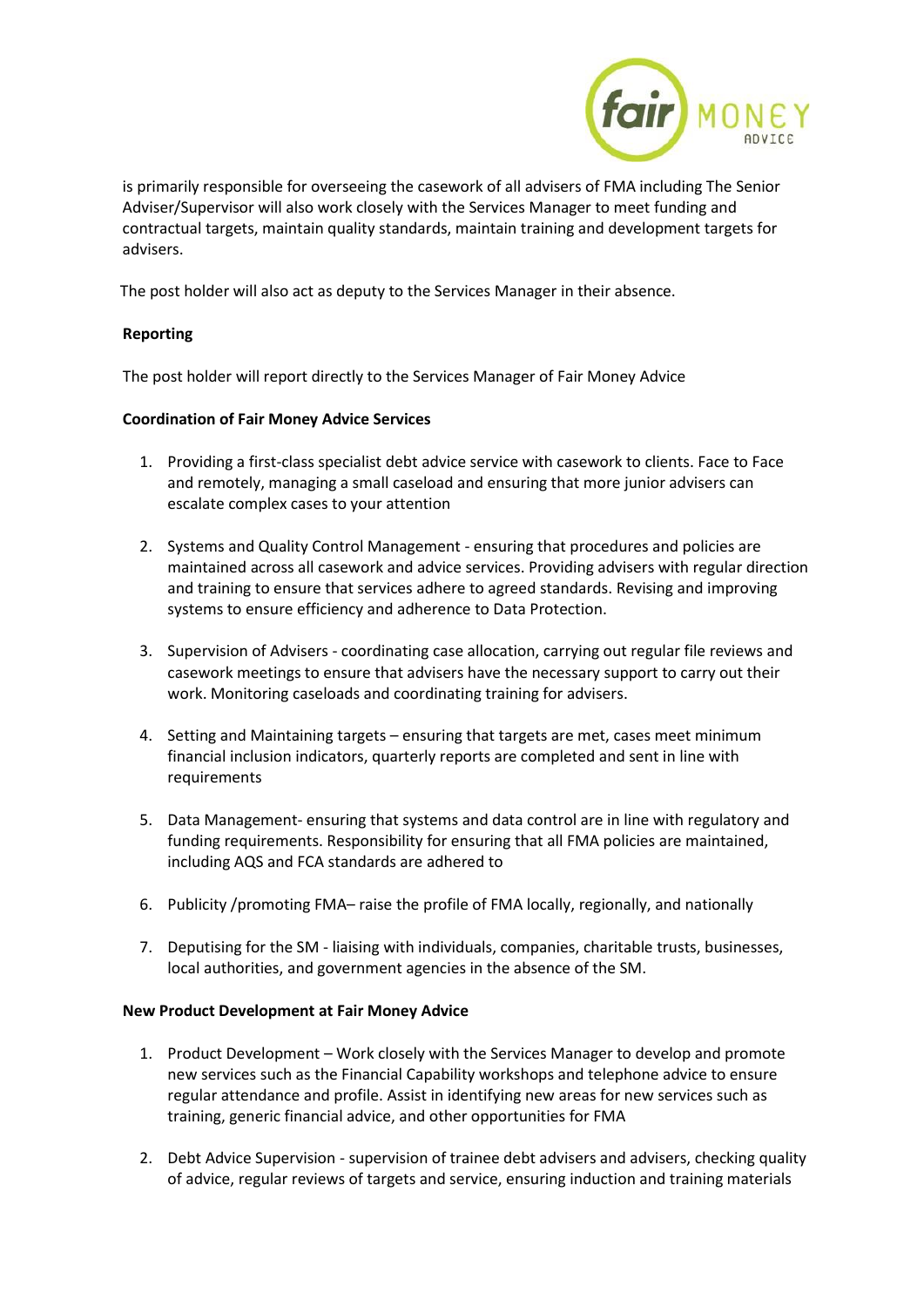

- 3. are relevant and updated to reflect changes in delivery models and policies.
- 4. Networking promoting the FMA image across all local and relevant networks and through FF products.
- 5. Investigation & Research working closely with the SM in researching and compiling reports about new and existing demand for debt advice and debt prevention services. Research and reports will be used to strengthen the FMA business case for expansion as well as strengthening business and service delivery planning

#### **Management of Fair Money Advice**

1. The post holder will be a senior member of the team at Fair Money Advice. S/he and may be required to occasionally represent Fair Money Advice during seminars and conferences at local, regional, national, and European levels.

## **Job Purpose**

- 2. To provide and ensure advice to our clients is accurate, effective, and tailored to individuals' circumstances
- 3. To provide excellent /supervision to debt advisors, trainee debt advisors, support staff

#### **Tasks & Responsibilities:**

Ensuring advice provided to our clients is accurate, effective and tailored to individuals' circumstances

This includes:

- 1. Maintaining a small caseload of specialist and complex cases for the organisation
- 2. Conducting debt-advice interview observations
- 3. Undertaking set number of debt advice file reviews per adviser
- 4. Identifying advisers' soft skill and technical training needs and ensuring these are undertaking in timely manner
- 5. Providing constructive feedback and support to advisers
- 6. Providing real-time support to advisers, which will include but is not limited to, providing guidance in complex matters and provide advisers with sources of information

Maintain/update FMA processes, procedures and cases, ensuring that they are ready for internal and external audits/reviews in line with quality standards and all grant agreement. This includes:

1. Ensuring they are kept up to date with the requirements for external assessments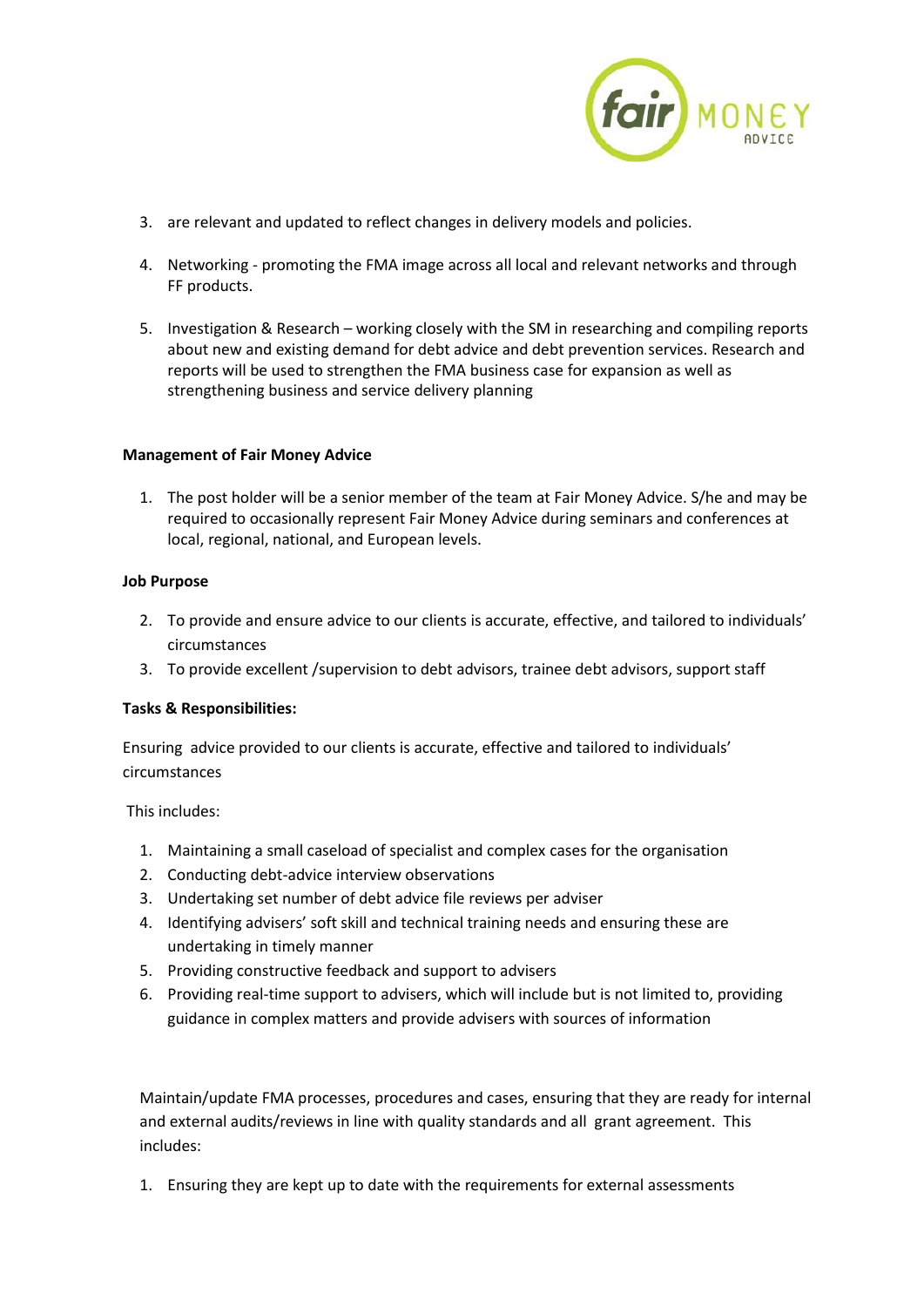

- 2. Supporting/guiding advisers/respective partners with the preparation and review of files and documentation ahead of an external assessment
- 3. Supporting advisers with the implementation of any remedial actions following an external review and support advisors to identify suitable training to improve areas highlighted
- 4. Working collaboratively to share good practice in performance and quality improvement and to progress key priority areas of work
- 5. Escalating risks promptly and appropriately, and contributing to wider monitoring and reporting requirements

Provide excellent supervision to FMA team of advisers at all levels, including support staff, ensuring the following:

- 1. Ensuring they are aware of both their individual and team KPIs and supporting them to achieve them
- 2. Ensuring they have good awareness and understanding of quality and service delivery requirements
- 3. Identifying and providing training opportunities
- 4. Support Quality Assurance Managers with external audits
- 5. Attendance of monthly standardisation days
- 6. Providing reports on productivity and other performance indicators to FMA leadership

#### Contribute to team

- 1. Work to an agreed work-plan, meeting targets and milestones
- 2. Prioritise and manage your own workload
- 3. Be an active member of the team, identifying opportunities for your own development
- 4. Compliance with FMA policies and procedures, including health and safety
- 5. Ensure that all services comply with equal opportunities and other relevant policies and quality standards and good practice

#### **Other**

1. Undertake additional tasks as defined by MD of FMA and senior management team

#### **PERSON SPECIFICATIONS**

#### **Qualification**

| Desirable<br>Desirable     | Educated to degree standard or equivalent<br>Hold a valid Certificate in Money Advice Practice (CertMAP) from the Institute of<br>Money Advisors in partnership with Staffordshire University |
|----------------------------|-----------------------------------------------------------------------------------------------------------------------------------------------------------------------------------------------|
| Essential                  | Hold a valid Money Advice Service Level 3 accredited qualification in debt advice                                                                                                             |
| <b>Skills</b><br>Essential | Good understanding of the barriers faced by over-indebted and financially excluded<br>communities                                                                                             |